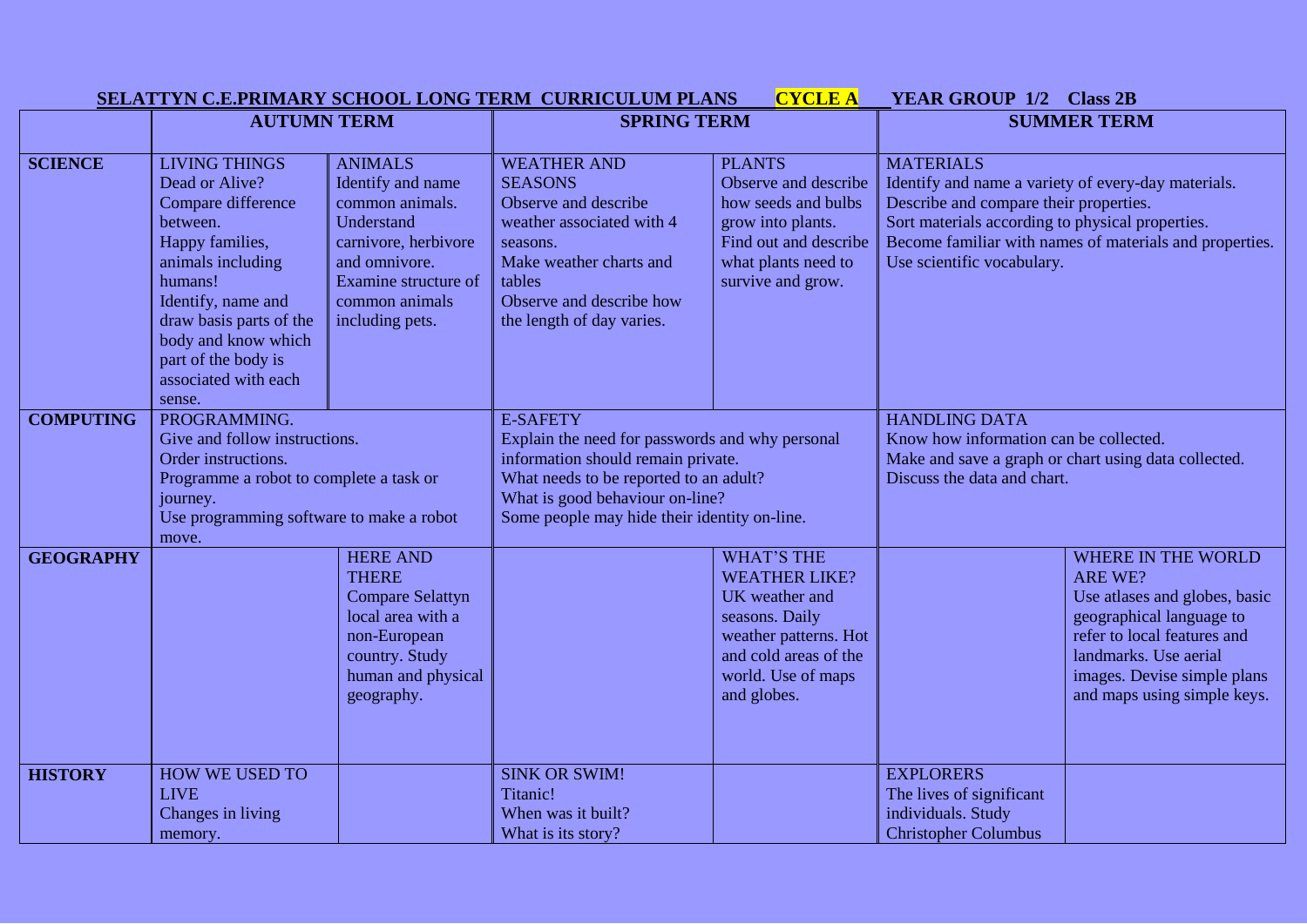|               | Research daily lives of                                                                                                                                                                                      |                          | Use a range of resources for                                                                                                                     |                      | and Neil Armstrong.                                                                                                                                        |                               |
|---------------|--------------------------------------------------------------------------------------------------------------------------------------------------------------------------------------------------------------|--------------------------|--------------------------------------------------------------------------------------------------------------------------------------------------|----------------------|------------------------------------------------------------------------------------------------------------------------------------------------------------|-------------------------------|
|               | grandparents                                                                                                                                                                                                 |                          | research.                                                                                                                                        |                      | What are they famous                                                                                                                                       |                               |
|               |                                                                                                                                                                                                              |                          |                                                                                                                                                  |                      | for?                                                                                                                                                       |                               |
| D.T.          |                                                                                                                                                                                                              | <b>PLAYGROUNDS</b>       |                                                                                                                                                  | <b>MOVING</b>        |                                                                                                                                                            | <b>EAT MORE FRUIT AND</b>     |
|               |                                                                                                                                                                                                              | <b>Explore different</b> |                                                                                                                                                  | <b>PICTURES</b>      |                                                                                                                                                            | <b>VEGETABLES.</b>            |
|               |                                                                                                                                                                                                              | types of playground      |                                                                                                                                                  | Explore levers,      |                                                                                                                                                            | Explore healthy eating, fruit |
|               |                                                                                                                                                                                                              | equipment. Look at       |                                                                                                                                                  | sliders, pivots and  |                                                                                                                                                            | and vegetables.               |
|               |                                                                                                                                                                                                              | ways of joining          |                                                                                                                                                  | wheel mechanisms.    |                                                                                                                                                            | Prepare fruit and vegetables  |
|               |                                                                                                                                                                                                              | different materials      |                                                                                                                                                  | Make different parts |                                                                                                                                                            | and make a smoothie or a      |
|               |                                                                                                                                                                                                              | together.                |                                                                                                                                                  | of a picture move!   |                                                                                                                                                            | salad.                        |
|               |                                                                                                                                                                                                              | Design your own          |                                                                                                                                                  |                      |                                                                                                                                                            |                               |
|               |                                                                                                                                                                                                              | playground               |                                                                                                                                                  |                      |                                                                                                                                                            |                               |
|               |                                                                                                                                                                                                              | equipment.               |                                                                                                                                                  |                      |                                                                                                                                                            |                               |
| <b>ART</b>    | <b>DRAWING</b>                                                                                                                                                                                               |                          | <b>PAINTING</b>                                                                                                                                  |                      | <b>3D SCULPTURE</b>                                                                                                                                        |                               |
|               | Still life linked to                                                                                                                                                                                         |                          | Van Gogh                                                                                                                                         |                      | Andy Goldsworthy                                                                                                                                           |                               |
|               | Monet/Cezanne                                                                                                                                                                                                |                          | Study life and works of Van                                                                                                                      |                      | Study life and works of                                                                                                                                    |                               |
|               | Study and discuss still                                                                                                                                                                                      |                          | Gogh. Particular reference to                                                                                                                    |                      | A. Goldsworthy.                                                                                                                                            |                               |
|               | life work of artists.                                                                                                                                                                                        |                          | his use of colour.                                                                                                                               |                      | <b>Link to Forest School</b>                                                                                                                               |                               |
|               | Draw their own set still                                                                                                                                                                                     |                          | Investigate and use a variety                                                                                                                    |                      | out door learning. Use                                                                                                                                     |                               |
|               | life using a range of                                                                                                                                                                                        |                          | of painting media.                                                                                                                               |                      | natural media to create                                                                                                                                    |                               |
|               | drawing media.                                                                                                                                                                                               |                          | Produce own work in style of                                                                                                                     |                      | their own piece inspired                                                                                                                                   |                               |
|               |                                                                                                                                                                                                              |                          | Van Gogh.                                                                                                                                        |                      | by A. Goldsworthy                                                                                                                                          |                               |
| <b>MUSIC</b>  | <b>CARNIVAL TIME</b><br>Study life and works of Sain-Saens. Listen to<br>and appreciate a range of his music.<br>Play tuned and untuned percussion<br>instruments. Play and perform in solo and<br>ensemble. |                          | <b>SOUNDS CREATIVE</b>                                                                                                                           |                      | ON THE STAGE                                                                                                                                               |                               |
|               |                                                                                                                                                                                                              |                          | Using tuned and untuned percussion explore and<br>investigate with sound.<br>Select and combine sounds to accompany a chosen<br>poem or picture. |                      | Use their voices expressively and creatively by singing<br>songs and speaking chants and rhythms. Rehearse and<br>practise for our end of year production. |                               |
|               |                                                                                                                                                                                                              |                          |                                                                                                                                                  |                      |                                                                                                                                                            |                               |
|               |                                                                                                                                                                                                              |                          |                                                                                                                                                  |                      |                                                                                                                                                            |                               |
|               |                                                                                                                                                                                                              |                          |                                                                                                                                                  |                      |                                                                                                                                                            |                               |
|               |                                                                                                                                                                                                              |                          |                                                                                                                                                  |                      |                                                                                                                                                            |                               |
| <b>FRENCH</b> | Revise greetings so far                                                                                                                                                                                      |                          | Pencil case items!                                                                                                                               |                      | Do you have any pets?                                                                                                                                      |                               |
|               | Days of the week                                                                                                                                                                                             |                          | What can we find in there?                                                                                                                       |                      | Pet and animal vocabulary                                                                                                                                  |                               |
|               | Numbers 1 - 20                                                                                                                                                                                               |                          | Parts of the body                                                                                                                                |                      | True of false statements                                                                                                                                   |                               |